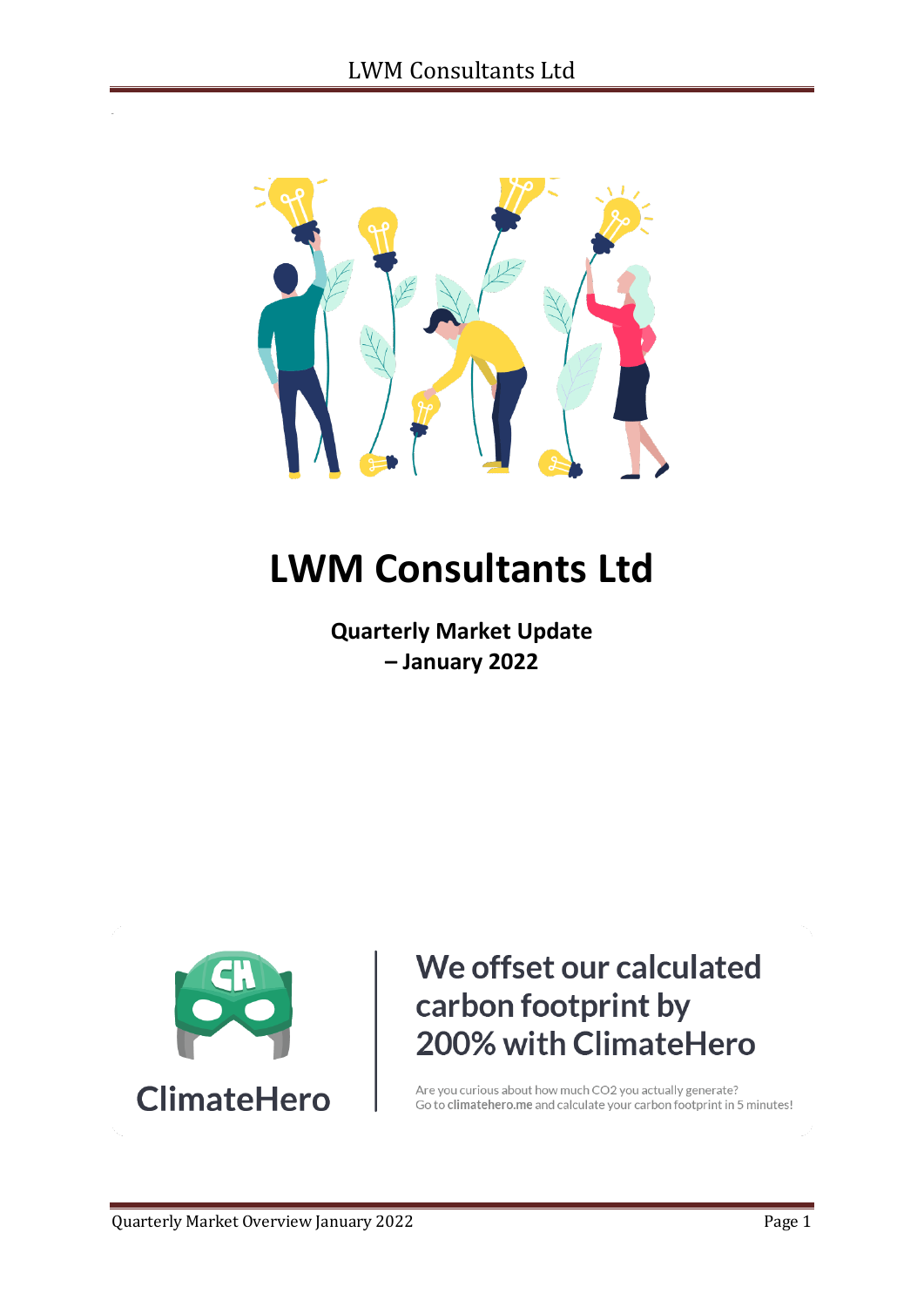

*"America's present need is not heroics, but healing; not nostrums, but normalcy; not revolution, but restoration; not agitation, but adjustment; not surgery, but serenity; not the dramatic, but the dispassionate; not experiment, but equipoise; not submergence in internationality, but sustainment in triumphant nationality."*

*― Warren G Harding*

Compared to 2020, it seemed that 2021 was uneventful!

With Trump leaving the White House, we were introduced to Biden. A fresh start for the US. However as the year progressed so the popularity of Biden dwindled.

It is easy to forget what he has achieved in his 12-months in office. The Build Back Better Act passed the House of Representatives and is expected to pass the Senate, but with a reduced pot of money to spend. The US economy has recovered quicker than many expected and much of this has been credited to Biden. We have also seen the infrastructure bill being approved. These are not small things, but politics are divisive in the US and popularity doesn't last long!

It is not just Biden who is struggling. At the start of the year and with the roll out of the vaccine programme, Boris was riding on a high. As we come to the end of the year, the Boris train is starting to wobble. Not helped by various Christmas parties and indecisions! Maybe Boris will bounce back? The booster vaccination programme has been an amazing success and not enforcing another lockdown may just make people forget his transgressions. Perhaps 2022 will be a better year for him!

The French Presential Election in the Spring should be interesting, with Macron hoping that France taking over the rotating presidency of the European Union will enable him to show his European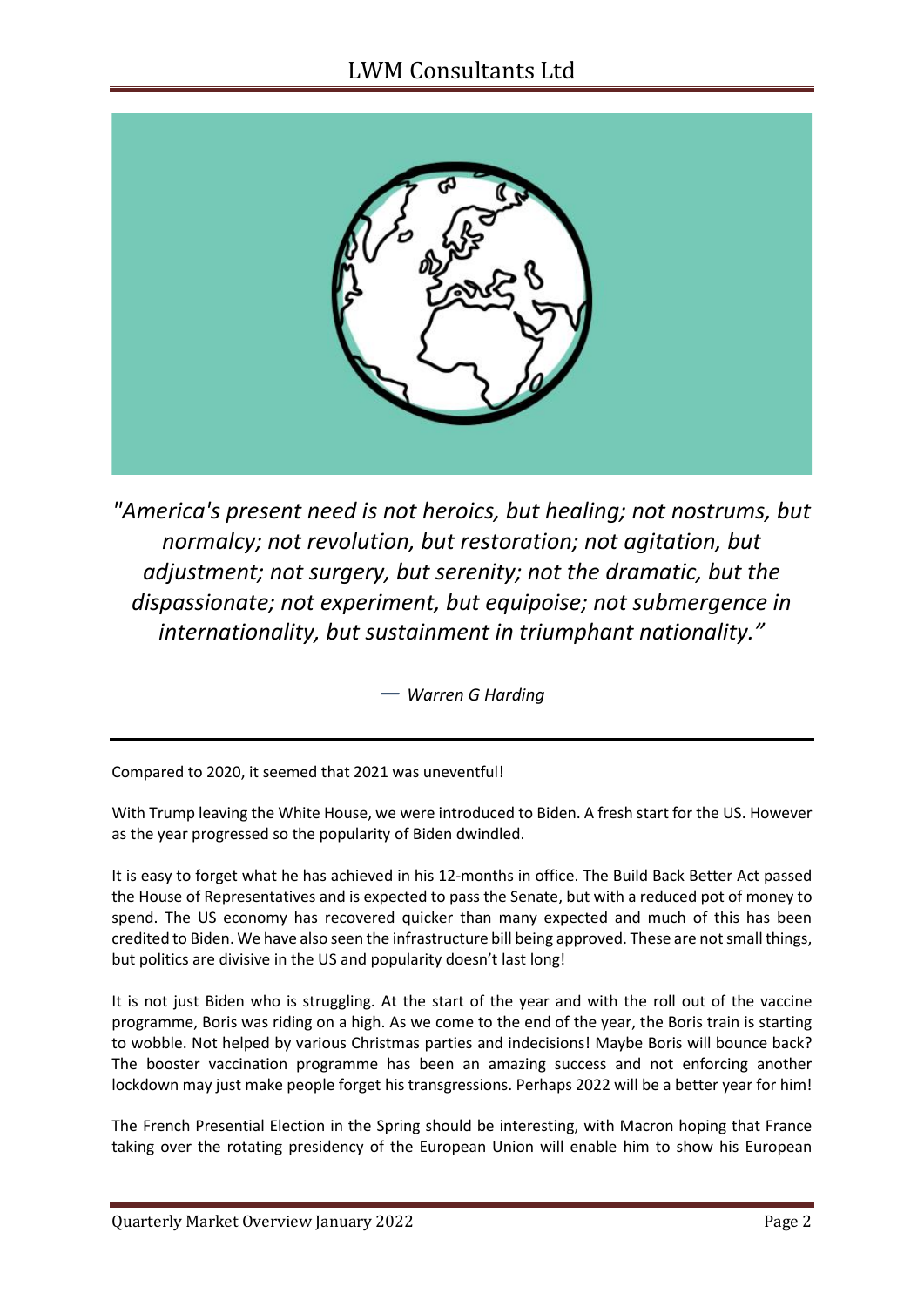record and put him ahead of his rivals. Nothing is guaranteed and it will be an interesting election to follow.

We were hoping that 2021 would be the year we moved on from the pandemic. This clearly was not the case. However, we should feel more positive going into 2022. There is a feeling that the virus is becoming weaker, and we should start to be able to move to some form of new normality.

So, coming in to 2022 what are we thinking about. There are four main areas to focus on: higher inflation, COVID variants, monetary policy mis-step and slower growth. We will delve into these in more detail, but briefly:

- 1. We are not experts on inflation, but it is expected to peak this year and then drop to a more normalised level which is likely to be around 3%
- 2. COVID variants: there has been some debate as to whether Omicron is the last one. What does seem to be happening is that the variants are getting weaker, but we need to keep an open view on this
- 3. Monetary policy mis-step: we all saw what happened when the US raised rates too quickly in 2018. There were other factors at play, but we need to remember this
- 4. All forecasters have reduced growth expectations for 2022 but there still remain opportunities

It is worth touching on a fifth area, and that is navigating the net zero story. Some argue this is a longterm theme and we wouldn't argue with that. But it is happening now and there are massive benefits but also risks. If the transition to net zero is well managed then it should deliver higher growth, and some argue lower inflation. It will also be good for asset returns over the coming years as there is a shift in capital to deliver on the targets.

But there are risks. If there is a disorderly transition where measures are suddenly imposed, this could cause things like energy shortages, and what we saw in 2021 could provide a glimpse of the consequences of this. In a worst-case scenario this could push inflation up and stifle growth.

In summary, politics will be interesting to watch across the US, UK, and Europe, but ultimately economies operate whoever is in power. 2022 could well be the year we move on from the pandemic and watching the strategy of the English government should give us a clue to the future. Expect inflation to peak at some point this year, and if central banks stick to what they have said there shouldn't be a policy mis-step. Growth is likely to lower but equities still seem to be the best place to be. We can choose to ignore the move to net zero, but it has profound implications across every sector and every country, and ultimately how and where we invest. If this is done well then there is higher growth potential, but there are risks.

In terms of what to expect from markets in 2022, do not be surprised if there are market wobbles, but try to focus on the underlying fundamentals which remain positive. There are many opportunities across undervalued parts of the market as well the drive to net-zero. I thought the quote from United States presidential candidate Warren G Harding provided some food for thought. His hope was to restore the United States' pre-war mentality, without the thought of war tainting the minds of the American People. I am sure we all hope for pre-COVID mentality, with perhaps lessons mixed in from the last two years!!

#### *George Ladds*

George Ladds, Director, January 2022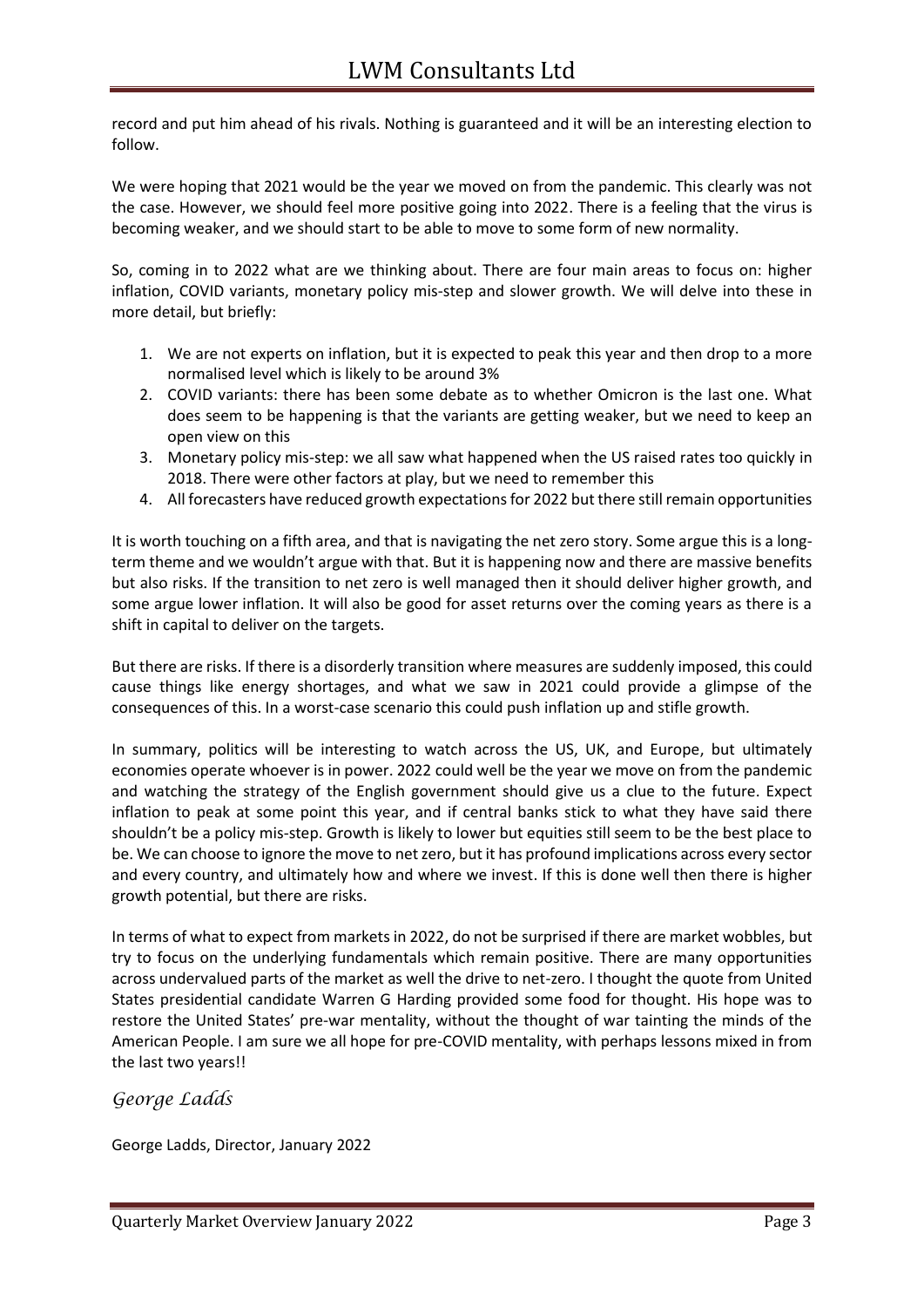#### **Responsible Investing**



"Good COP / Bad COP".

The fact that more people are talking about what we need to do has to be positive. In my next monthly update I will explore this further. But I thought it was worth sharing some thoughts we have picked up over the last few months.

Whether we care or not, the reality is that we are in a climate crisis now. If we need evidence we just need to consider extreme heat, droughts, and floods as examples. The jet stream is slowing down because the artic ice cap is melting.

We have lost many decades through inaction and now it is not about the direction of travel but the pace of it. If we carry on then experts believe we are heading to a 2.9-degree world which many say will be catastrophic. The economic system is seen as WILD (wasteful, idle, lopsided, and dirty).

We recently saw a statistic that said that cars sit idle 90% of the time and there is no doubt we must move away from a take, waste model.

But before we get depressed, change is being driven from all quarters. Social disapproval is happening fast; investors want to know what the impact their investments are having on climate change, and they are also demanding investments that don't cause harm. In the UK, although the amount invested in responsible investments is low, the flow of new money is heading towards this, and will grow!

But it is not just about the investor, regulators and authorities are putting pressure on financial institutions to allocate capital responsibly. This is not just about the planet, there is an important social aspect to this too. "Planet" and "people" are themes we need to get used to.

Even if we remain unconvinced it is worth reflecting that change happens very quickly. To cut carbon admissions in half over the next eight years means significant economic change and impacts all asset classes.

In summary, we can't ignore this without directly impacting future investment returns. We already know that despite what many say and think, investing responsibly does not impact investment returns and has potential to provide a better growth profile. Inflation, interest rates, politics etc will always be on our radar but responsible investing is a driving theme now and will be throughout the 20s and beyond.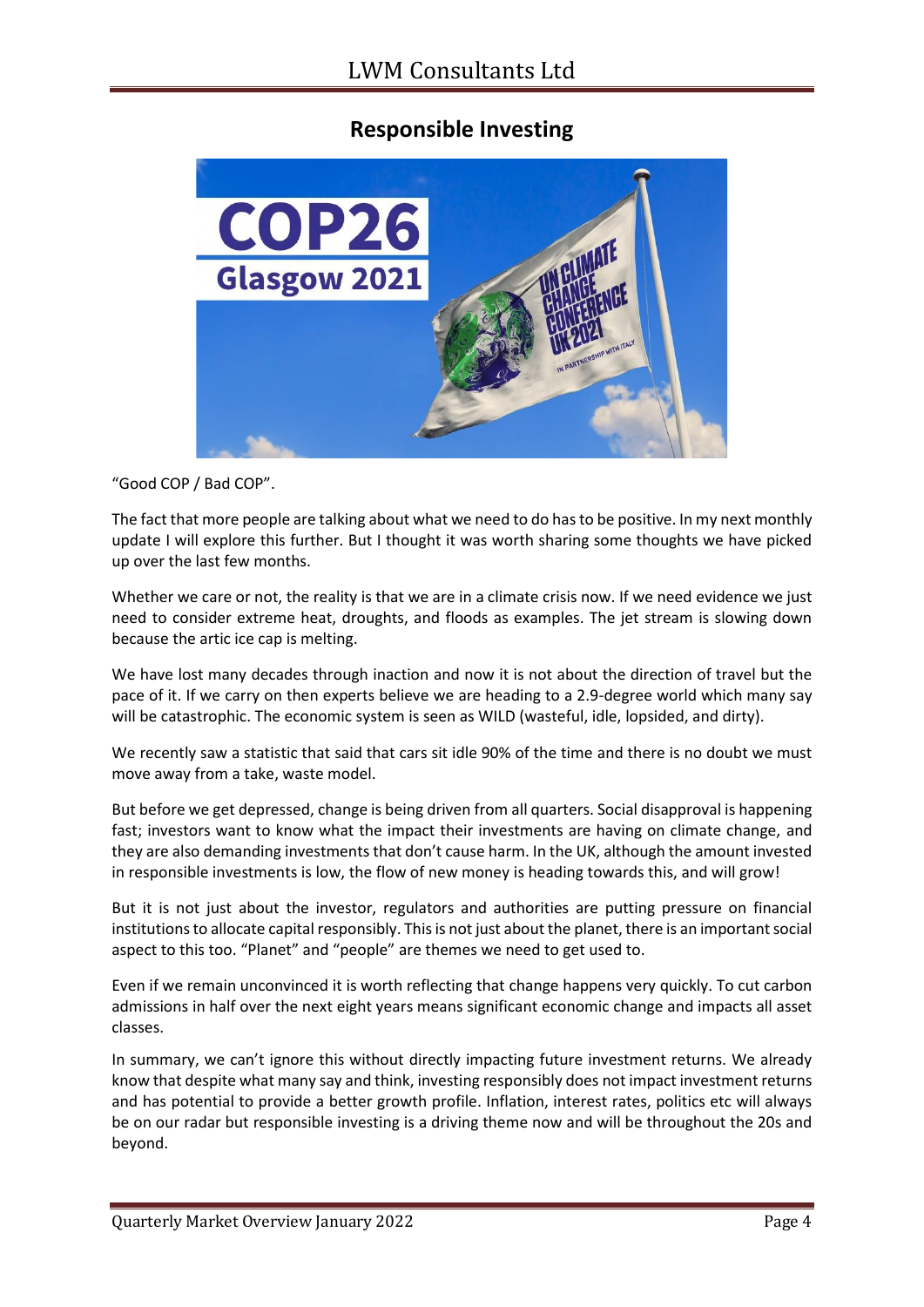#### **US, EUROPE & UK**



Five year returns 1 January 2017 – 31 December 2021

**Special note to graph:** *You should note that past performance is not a reliable indicator of future returns and the value of your investments can fall as well as rise. The total return reflects performance without sales charges or the effects of taxation but is adjusted to reflect all on-going fund expenses and assumes reinvestment of dividends and capital gains. If adjusted for sales charges and the effects of taxation, the performance quoted would be reduced.*

When we look back at our report in January 2021, we talked about light at the end of the tunnel and easing of restrictions. It did feel that although there was light in 2021, we are not yet out of the tunnel. However, the news about Omicron seems positive and perhaps 2022 will be the year that we break from the shackles of the pandemic and start to live in a more normalised way.

If we take a step back from the pandemic and consider the economic picture, then perhaps we can see things in a different light. The US has clearly led the recovery and from a market perspective this has been delivered by big "tech". I use tech loosely as many companies would not necessarily be considered tech now. In terms of recovery the US reached pre-pandemic levels of economic activity halfway through 2021. Much of this was driven by retail sales which is around 10% higher than prepandemic levels, whereas the service side is down around 2%.

Putting this into perspective it took 4.5 years to achieve the same level after the Global Financial Crisis. We have seen strong returns from the US markets, and this has led many to believe that the markets are "hot", and there is evidence that money is moving out of US markets to cheaper parts of the market. Schroders in a recent update argue that you shouldn't bet against the US as they are the one country with the most reliable recovery.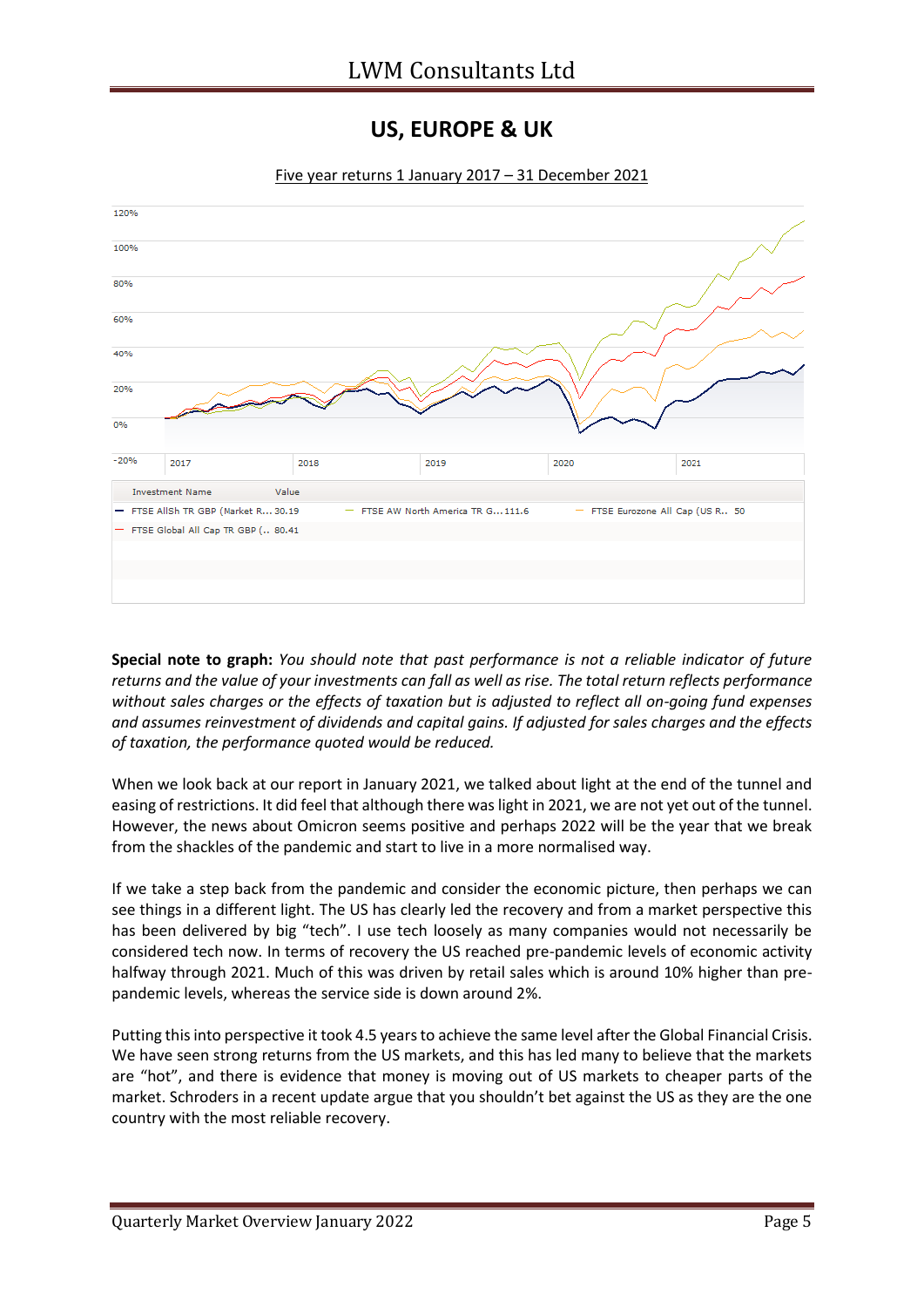The UK and Europe are still behind the pre-pandemic limits but are expected to reach these limits during 2022 / 2023. The UK is likely to lag because it has the double whammy of Brexit and the pandemic.

The economic landscape remains robust, and before I delve into this further it is worth touching on inflation. There are lots of "experts" telling us what is going to happen. I tend to follow a simplistic model. It seems to me that inflation is driven by a supply / demand imbalance. If we look at data from the US, the demand for goods exceeds the levels of industrial production. Therefore, if you have that imbalance you get a spike in inflation. As economies move to a more normalised world then inflation in theory should come down. Omicron could delay this and that remains a risk.

In the discussions we have had many suggest that inflation will peak this year and then drop back to a level of around 2 to 3%. There are risks that wage inflation keeps inflation high and this is something to watch. Can we be confident that we are at a turning point? There is data from Schroders that shows that delivery times have peaked and are coming down, so this should help with the imbalance between supply and demand.

If inflation persists this could cause concern. There is already evidence that individuals who don't have savings are finding earnings not keeping pace with inflation and therefore turning to food banks for help. Even those with savings are finding that earnings are not keeping pace with inflation and therefore turning to this pot of money. So inflation carries many risks but logically if delivery times are coming down then we should see a peak this year and then a move to normalised levels.

Another area to consider is central bank policy. The EU is very different to the US and the UK. The EU is likely to continue some form of QE during this year and they are not expected to raise rates until 2024. This is all very positive for European markets. In the US and the UK there is already tightening on monetary policy and the UK has raised rates, with the UK and US expected to raise rates further during 2022. The UK consumer is also facing higher taxes, higher fuel costs and a cut in subsidies on benefits. Even with rates rising they are only expected to peak at around 2.5% in the UK and US, and 1.5% in the EU.

So inflation and interest rates are things to watch, but perhaps the best measure is in what the economies are doing. Many households have built up strong cash piles. In the US this is 11% of GDP, UK 10%, and Europe 7%. I was staggered to read that US households have seen a rise in net wealth of \$27 trillion from the bottom of the market. Putting this into perspective, it took seven years to achieve the same after the Global Financial Crisis.

Although people are spending there remains a pent-up demand, and this will be a key driver in the recovery. As indicated the risks are that wages don't keep up with inflation and the cash is used to keep people afloat, but if we are right and inflation peaks and drops then this shouldn't be a cause for concern. There is also evidence that individuals are less sensitive to rising rates (in the US around 5% of mortgages are on floating rates, and in the UK it is 20% which is down from 70% in 2013), we don't have austerity this time around, and when rates were raised last time we were in the midst of a trade war. Therefore consumer confidence and demand remains positive.

If we turn to the other engine behind economies, businesses, the picture is equally positive. In the US there are 11 million job vacancies and 7 million people out of work. This picture is not that different across the developed world where there are jobs but not the skilled workforce to fill the roles. So we have a tight labour market but jobs are available.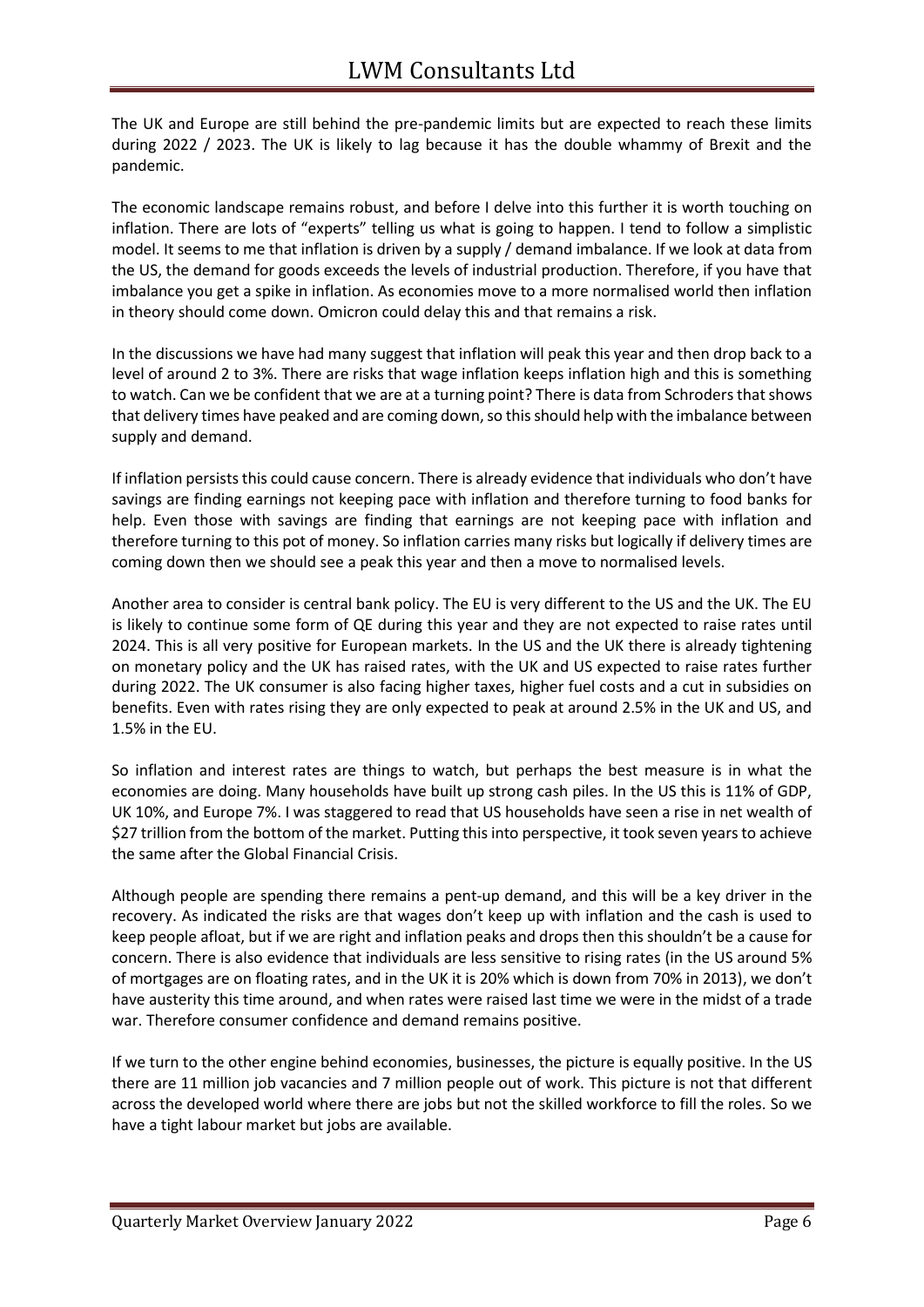The PMI Data which provide an indication of how businesses feel has peaked but remains strong. Businesses are investing and not only have some had to adapt due to the pandemic, all businesses must adjust to the drive to net zero. This means greater investment. And we have seen businesses adapt quickly and deliver strong earning figures which are expected to continue.

So when you mix-in a strong consumer base with a pent-up demand to spend, and a buoyant corporate sector, you have two elements that are good for the recovery. Some will argue that many Western Economies are moving out of the recovery phase and into the expansion phase. This would certainly make sense in the UK and US with a scaling back of QE and rising rates.

In summary, when we mix this all up the key drivers to any recovery are the consumer and businesses, and both of these are positive. If the data coming out is correct and variants are getting weaker then 2022 could finally be the year we move on, and this is extremely positive. Central banks have been very clear on the direction of travel so there shouldn't be any unforeseen mishaps, but the UK consumer faces higher taxes and higher fuel costs, and this could slow any potential recovery.

If the supply / demand imbalance corrects then we should see inflation peak and come down. That environment should be positive for equities. However if inflation persists for longer that will likely be negative.

Overall, if we weigh up the positives and negatives, we think 2022 has the potential to be a good year for developed markets. Growth is likely to be lower but that should be expected in an expansion environment, but with consumer and company balance sheets in a good place, all of that must be good. In terms of whether we will see double digit returns, the answer is unlikely. But returning to more normalised levels of returns would not be a bad thing because high levels of returns over protracted periods deliver a false sense of optimism.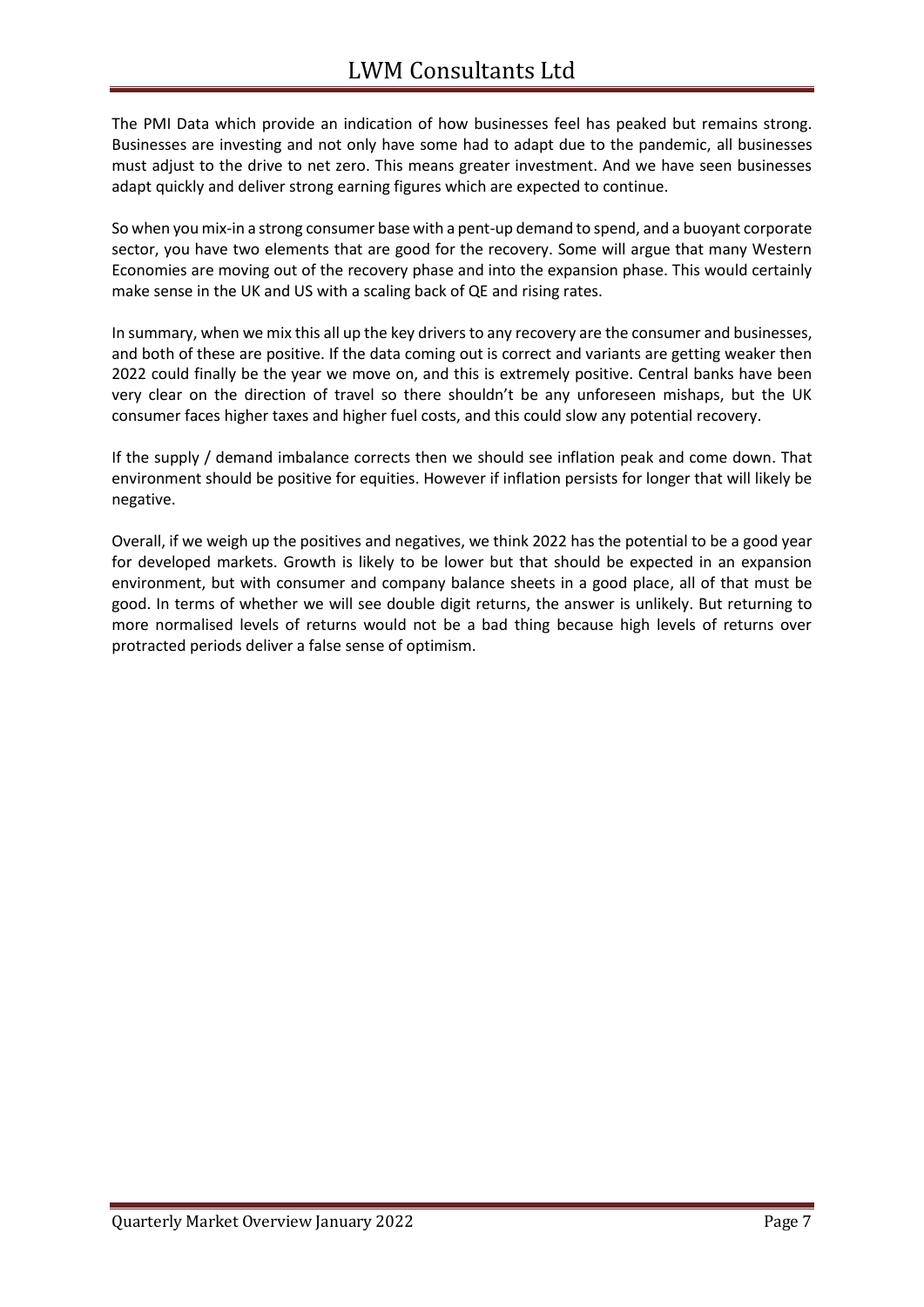### **EMERGING, ASIA AND FRONTIER MARKETS**



Five year returns 1 January 2017 – 31 December 2021

**Special note to graph:** *You should note that past performance is not a reliable indicator of future returns and the value of your investments can fall as well as rise. The total return reflects performance without sales charges or the effects of taxation but is adjusted to reflect all on-going fund expenses and assumes reinvestment of dividends and capital gains. If adjusted for sales charges and the effects of taxation, the performance quoted would be reduced.*

In 2020 China was the talk of the town. How quickly that reversed!! On paper China seems to be a place to avoid. Reform and regulatory change have been front of mind, mixed with concerns over the property sector, zero-covid policy and tensions over Taiwan and South China seas. Then we consider the trade war with the US. China has missed its targets by around 40% on phase 1 of the trade deal. Although Trump is no longer in office the view towards China hasn't really changed.

Having said all of that, we have long argued that although the way China does things isn't perfect, there are often things, they do which I am sure many Western economies would love to do! The reality is that China is a highly innovative country, with many opportunities. Whilst everyone looks at the here and now, they have the potential to miss out on these opportunities. The Government have indicated that they want to return to a period of growth, and we are already seeing a move towards monetary and fiscal policies being loosened. China may not be the US, but as a long-term investment we firmly believe to ignore it would be frivolous!

As a brief whistle stop tour of Emerging Markets, Asia, and Japan, we have to remember these are a diversified group of countries. Vaccine take-up in many Emerging Market countries has been strong, and the expectation is that Frontier Markets will follow during 2022 and 2023.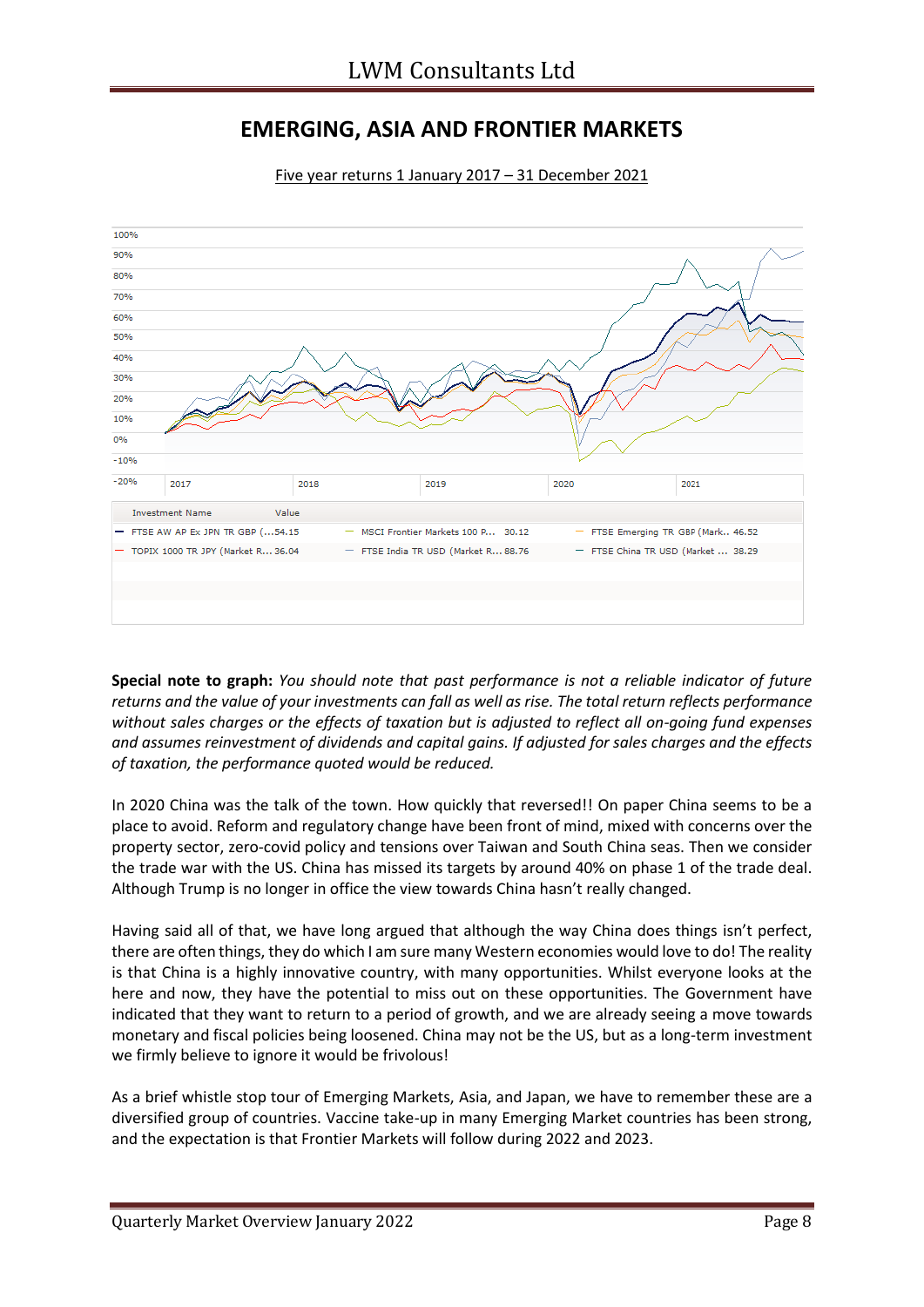In the news we can see growing tensions between Russia and the Ukraine. The threat of economic sanctions is a double-edged sword and Russia know that. Europe is dependent on Russia for gas, any disruption could have a significant impact on gas prices across Europe, and this has the potential to delay any recovery in Europe and Globally. So, there is a fine line of standing up against Russian aggression but also not damaging the supply of gas to Europe. Russia has benefited from higher oil and gas prices and has built up a good surplus of cash. However it is suffering from higher inflation and rising rates. A country with money to burn but many risks.

The race to net zero is beneficial to some commodity rich economies like Chile and Peru, and oil will be around for some time as we transition to a greener economy, so countries like Nigeria and Middle Eastern Countries will all benefit.

Turkey sits at the bottom of the equity and bond markets in Emerging Markets. This has been driven by the collapse in the currency. This in turn has spun out of fears of inflation spiralling whilst at the same time the President slashing interest rates. Inflation is likely to go over 30% in 2022! It is worth adding that interest rates are still 14%. In addition, the President imposed a 50% hike in the country's minimum wage another inflationary factor.

The theory is that lower interest rates will alleviate red hot inflation. The problem with this is that it goes against all conventional economic theories. It is a massive gamble if it works, and President Erdrogan is right then he will achieve a high growth environment with low interest rates. As it stands the collapse in the lire would seem to indicate this approach is failing.

Brazil has underperformed in the equity markets, with high inflation choking off any real growth and forcing an acceleration in interest rate hikes. There also remains considerable uncertainty with the election due in October 2022.

India had a good 2021, helped across several areas including exports, and a bounce back in earnings from the trough of 2020. All of this helped deliver a current account surplus.

Japan has been mixed but towards the end of the year started to see a strong recovery in wage growth, strong corporate earnings and global inventory rebuild. Like the US, UK and Europe, there has also been a strong build up of savings.

If we take the longer-term view of Emerging Markets and Asia, there are many positives. The drive to net zero will clearly benefit those countries who are commodity producers helping towards that target. China is an important part of the Emerging Market story and although 2021 showed how volatile it can be, the longer story remains. And it is not just about China – countries like Vietnam, Indonesia, India, Taiwan etc are all important parts of the Asia story.

Longer term, we have always believed that Emerging Markets, Asia, and China must be part of a diversified portfolio. We would never put 100% of our capital in these areas because of the volatility, but will these be the leaders of the future? Of course!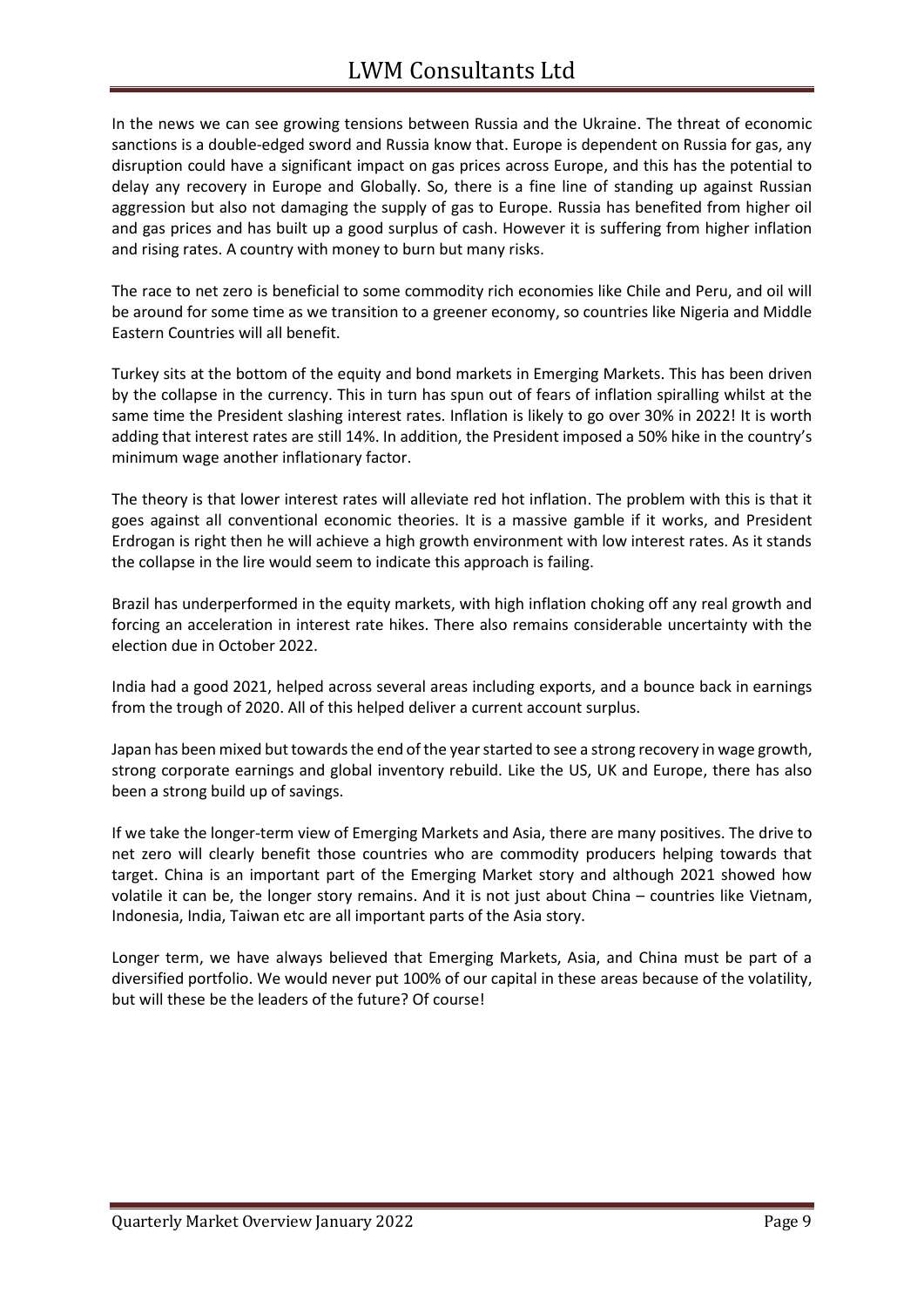The top-ten economies in 2021 were:

United States China Japan Germany United Kingdom France India Italy Brazil Canada

When you consider the forecasted top ten economies in 2030, the picture is very different:

China India United States Indonesia **Turkey** Brazil Egypt Russia Japan Germany

This is a move from 4 Emerging Market and Asian economies, to 8 by 2030.

In summary, Emerging Markets and Asia are volatile, but we shouldn't confuse short term volatility with long term opportunities. Whether it is China, India, Indonesia, or any other economy, many are highly innovative and becoming increasingly more important to the global economy. Bringing people into the middle classes provides more spending power and growth opportunities. The drive to net zero is a global challenge and the commodities needed to deliver come from many of these regions. There are arguments that economies like China don't have the money to transition and hence the growth in coal power stations, but often those economies are the ones that are quicker to embrace change.

It has been a volatile period for emerging markets but we remain optimistic for the long term future growth across the different regions and economies.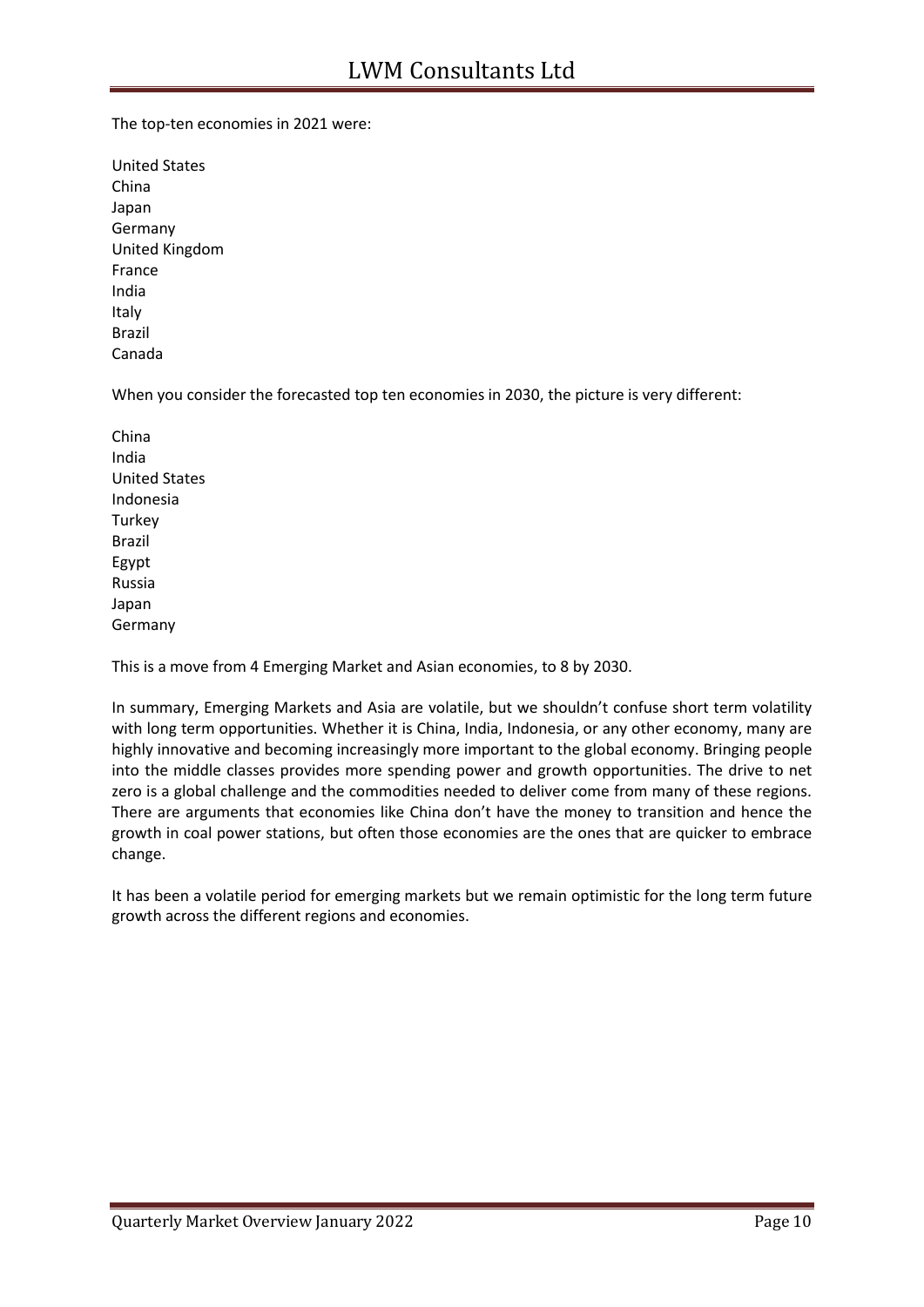#### **CASH**



Five year returns 1 January 2017 – 31 December 2021

**Special note to graph:** *You should note that past performance is not a reliable indicator of future returns and the value of your investments can fall as well as rise. The total return reflects performance without sales charges or the effects of taxation but is adjusted to reflect all on-going fund expenses and assumes reinvestment of dividends and capital gains. If adjusted for sales charges and the effects of taxation, the performance quoted would be reduced.*

Cash what is it good for!!!

Fixed income delivered negatively in 2021, and with high inflation this is a negatively yielding asset class. But there are arguments that as a diversified mix of assets there is still a place, particularly if inflation persists and we see negative returns on equities. How "we" allocate to the fixed income pot is clearly changing. We have for many years turned to alternatives. Only in 2021 did other asset allocators start to talk about the need to invest across fixed income, infrastructure, property etc to provide a more diversified base. The point is that fixed income is unlikely to deliver anything special, but as a mix it can provide a safety net within a portfolio.

Cash is a different matter. Holding large sums of cash for long periods of time is likely riskier than investing in equities! If inflation settles at 3% then cash has to deliver more than that to get a positive return. If interest rates settle at 2.5% and saving rates are say 2% (and that would be a fixed term investment of potentially 3 years plus) then we are losing around 1% a year.

However, cash does have a place for short term needs, and can be a useful weapon if as we expect there is increased volatility in the markets. More volatility means there are opportunities to go "shopping". We are not advocates of timing the markets but when markets fail you never know when the bottom is reached but you do know that at some point they will go up. Cash can enable us to take advantage of opportunities like this when they arise.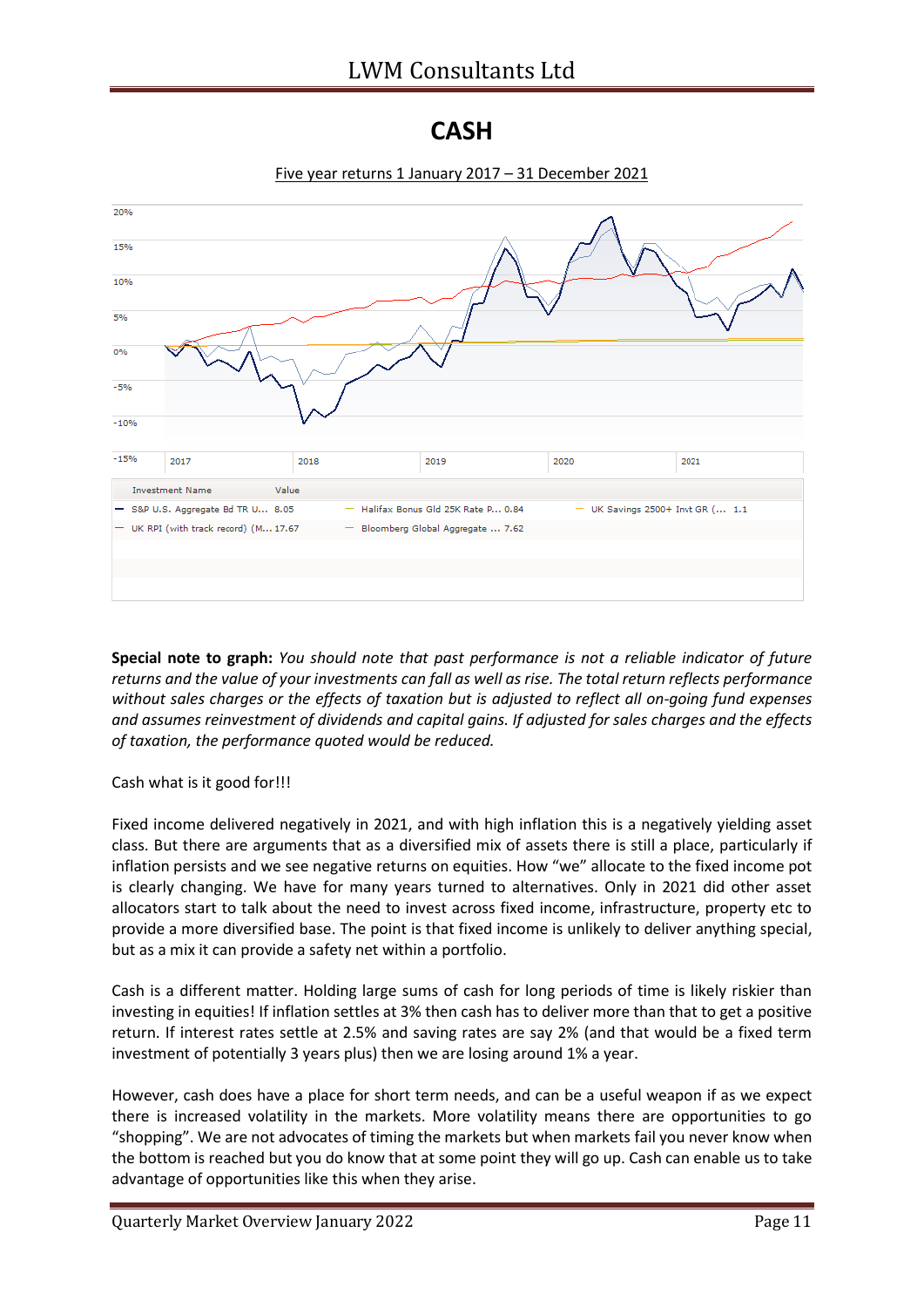### **CONCLUSION**

As we conclude this quarter's update, consider 2021, and whatever will happen in 2022, it is important to recognise that the underlying fundamentals remain positive.

Some of the takeaways from this are:

- 1. COVID-19 early indications are that the virus is getting weaker and that should in theory open economies. But accept bumps in the road as the UK opens it borders as others are closing them. Also expect unrest as countries like Italy, German and Austria enforce vaccines. But living with COVID could be the talk of 2022 and what this means for how we invest
- 2. Global growth will slow. This is normal but it remains robust. It does mean that we shouldn't expect double digit returns. Having a diversified portfolio should counter risks but more measured expectations may be needed. It is also worth adding that we have never seen this type of recovery and although we can look to the past, this is different. This is the first recession where in the main people have come out of this better off
- 3. Inflation is likely to drive market sentiment. Logically this is a supply / demand shock, and we should see a peak and then for it to drop back. But if inflation remains entrenched for longer then this could be negative for markets and potentially bonds. There are some who believe that, for this reason, 2022 could be a negative year for equities and bonds
- 4. Can markets still go up? There is room for growth and both consumer and corporate balance sheets are strong. But much of the easy money has been made. It means returns will be harder but there are opportunities. With opportunities there are risks and these shouldn't be discounted
- 5. Don't write off the pent-up demand to spend, Omicron may have delayed this but what happens if we learn to live with COVID and people can spend? The IMF forecasts that the global gross savings ratio will hit an all time high of 28% in 2022
- 6. Companies are investing to respond to the booming demand and there are jobs. However there is a skill shortage. Corporate earnings are growing and this is positive for markets. Positive earning estimates against the average are up across the US, Europe, China, and UK in 2022, and US, Europe, UK, EM and China in 2023
- 7. "Tightening" in the UK and US, is coming but what we don't know is whether this stalls the recovery, especially in the UK with rising taxes (NI, council tax etc) alongside rising energy bills
- 8. ESG / Responsible / Sustainable investing….call it what you want but this is not going away. There will be opportunities as we push towards a net zero world. To ignore would be foolish for any investor but care needs to be taken in selecting the right managers
- 9. China don't write off China! This year could be a total reversal of fortunes. China remains a compelling opportunity, they have maintained economic growth, they have responded to demand and so exports are strong, but the common prosperity policy produced several regulatory changes which spooked investors. But fiscal and monetary policy is becoming